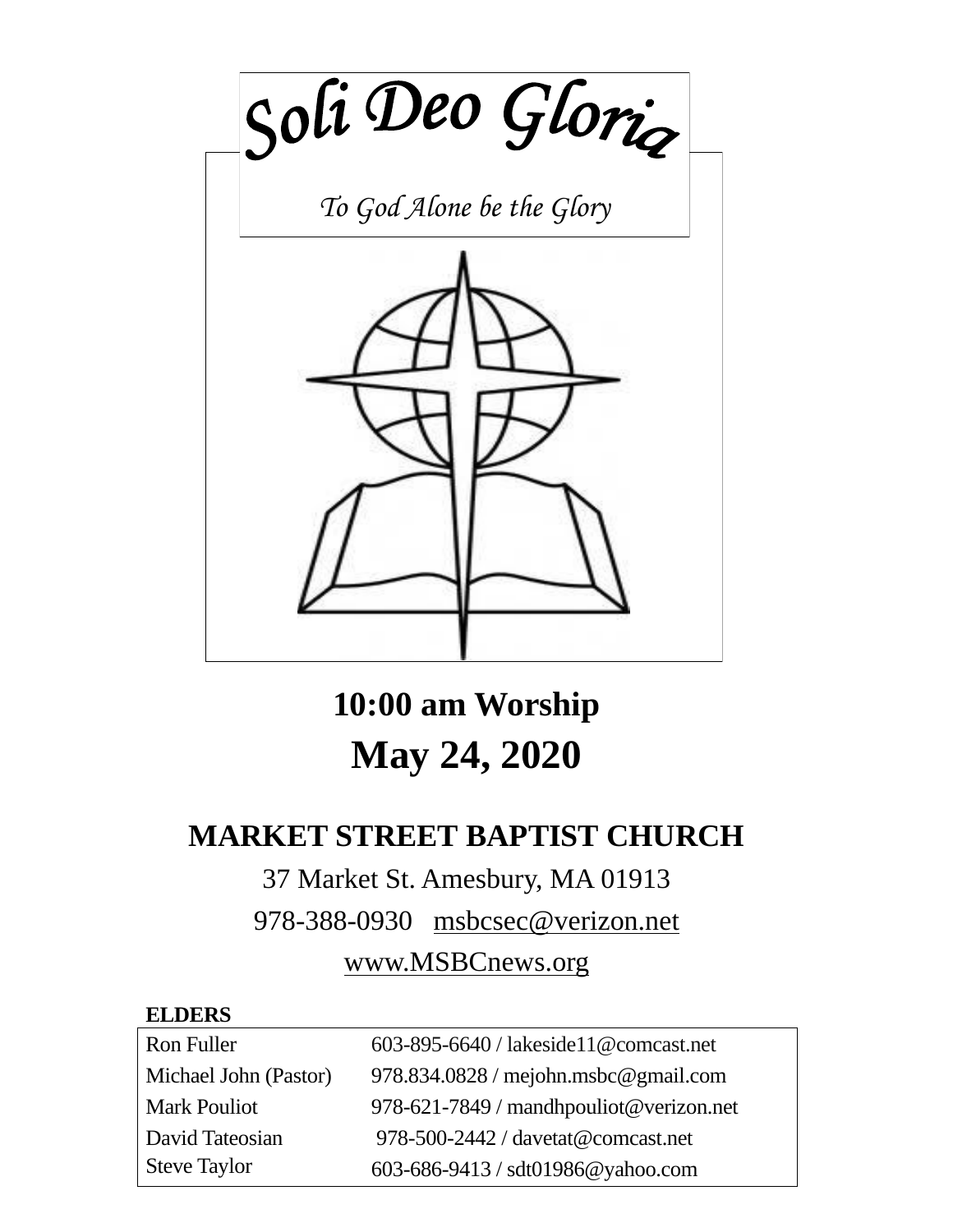# *Order of Worship*

### **Call to Worship & Prayer of Praise** *Psalm 100*

Make a joyful noise to the LORD, all the earth! Serve the LORD with gladness! Come into his presence with singing! Know that the LORD, he is God! It is he who made us, and we are his; we are his people, and the sheep of his pasture. Enter his gates with thanksgiving, and his courts with praise! Give thanks to him; bless his name! For the LORD is good; his steadfast love endures forever, and his faithfulness to all generations.

### **Hymns of Praise**

#### **TO GOD BE THE GLORY (***Hymn #28)*

1. To God be the glory! Great things He has done! So loved He the world that He gave us His Son; Who yielded His life an atonement for sin, And opened the life-gate that all may go in.

> Praise the Lord! Praise the Lord! Let the earth hear His voice! Praise the Lord! Praise the Lord! Let the people rejoice! O Come to the Father, through Jesus the Son: And give Him the glory! Great things He has done!

- 2. O perfect redemption, the purchase of blood! To every believer the promise of God; The vilest offender who truly believes, That moment from Jesus a pardon receives.
- 3. Great things He has taught us, great things He has done, And great our rejoicing through Jesus the Son; But purer, and higher, and greater will be; Our wonder, our victory, when Jesus we see.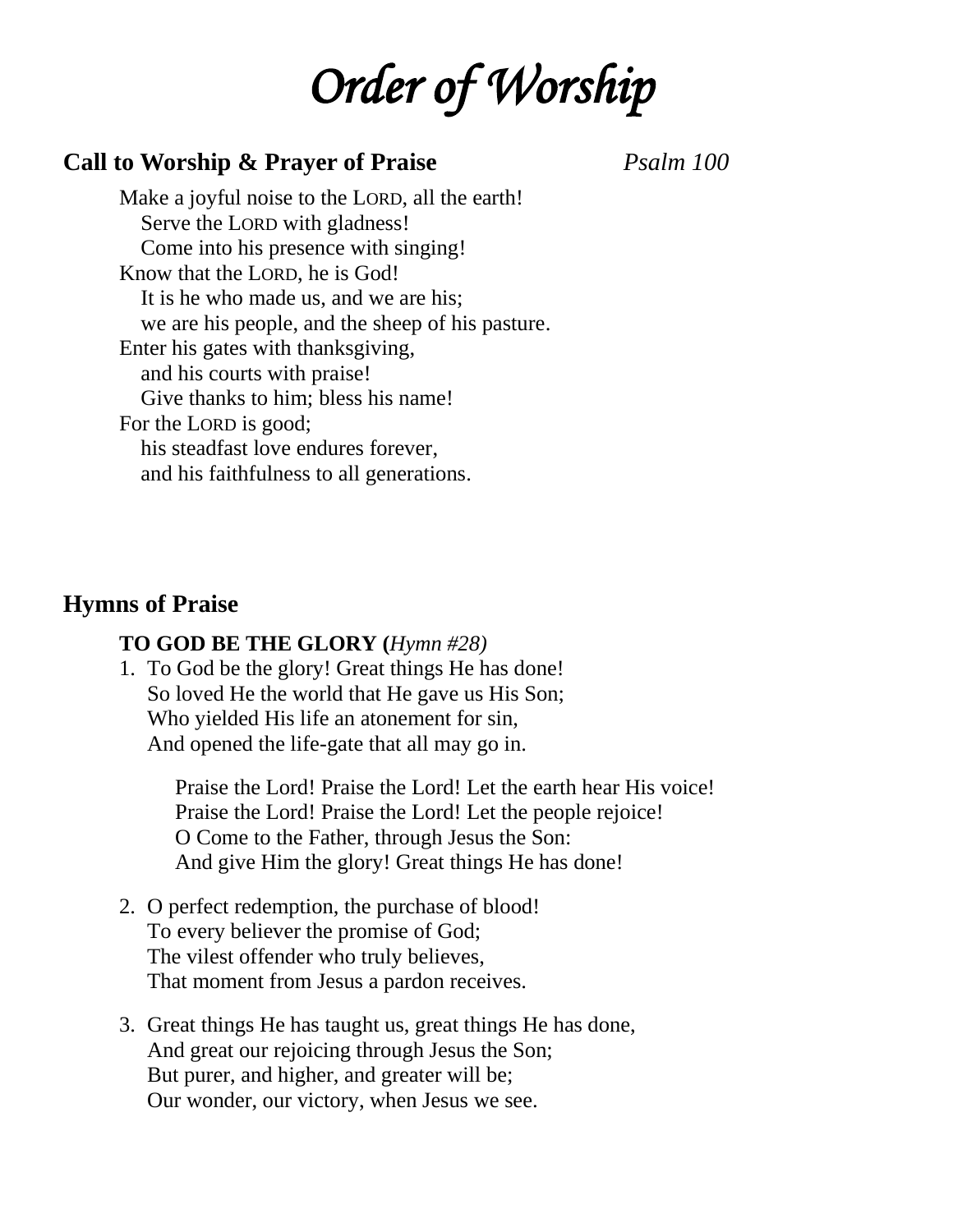#### **WONDERFUL MERCIFUL SAVIOR** *(Hymn #162)*

Wonderful, merciful Savior, Precious Redeemer and Friend Who would have thought that a Lamb could rescue the souls of men Oh, You rescue the souls of men

Counselor, Comforter, Keeper, Spirit we long to embrace You offer hope when our hearts have hopelessly lost our way Oh, we've hopelessly lost the way

> You are the One that we praise You are the One we adore You give the healing and grace Our hearts always hunger for Oh, our hearts always hunger for

Almighty, infinite Father, Faithfully loving Your own Here in our weakness You find us falling before Your throne Oh, we're falling before Your throne

> You are the One that we praise You are the One we adore You give the healing and grace Our hearts always hunger for Oh, our hearts always hunger for

> > CCLI #224799

#### **The Apostle's Creed**

**I believe in God the Father Almighty, Maker of heaven and earth. And in Jesus Christ, His only begotten Son, our Lord, who was conceived by the Holy Spirit, born of the Virgin Mary, suffered under Pontius Pilate, was crucified, dead and buried. On the third day, He rose again from the dead; He ascended into heaven, and sits at the right hand of God the Father Almighty; from there He will come to judge the living and the dead.**

**I believe in the Holy Spirit, the holy Christian church, the communion of saints, the forgiveness of sins, the resurrection of the body, and the life everlasting. Amen.**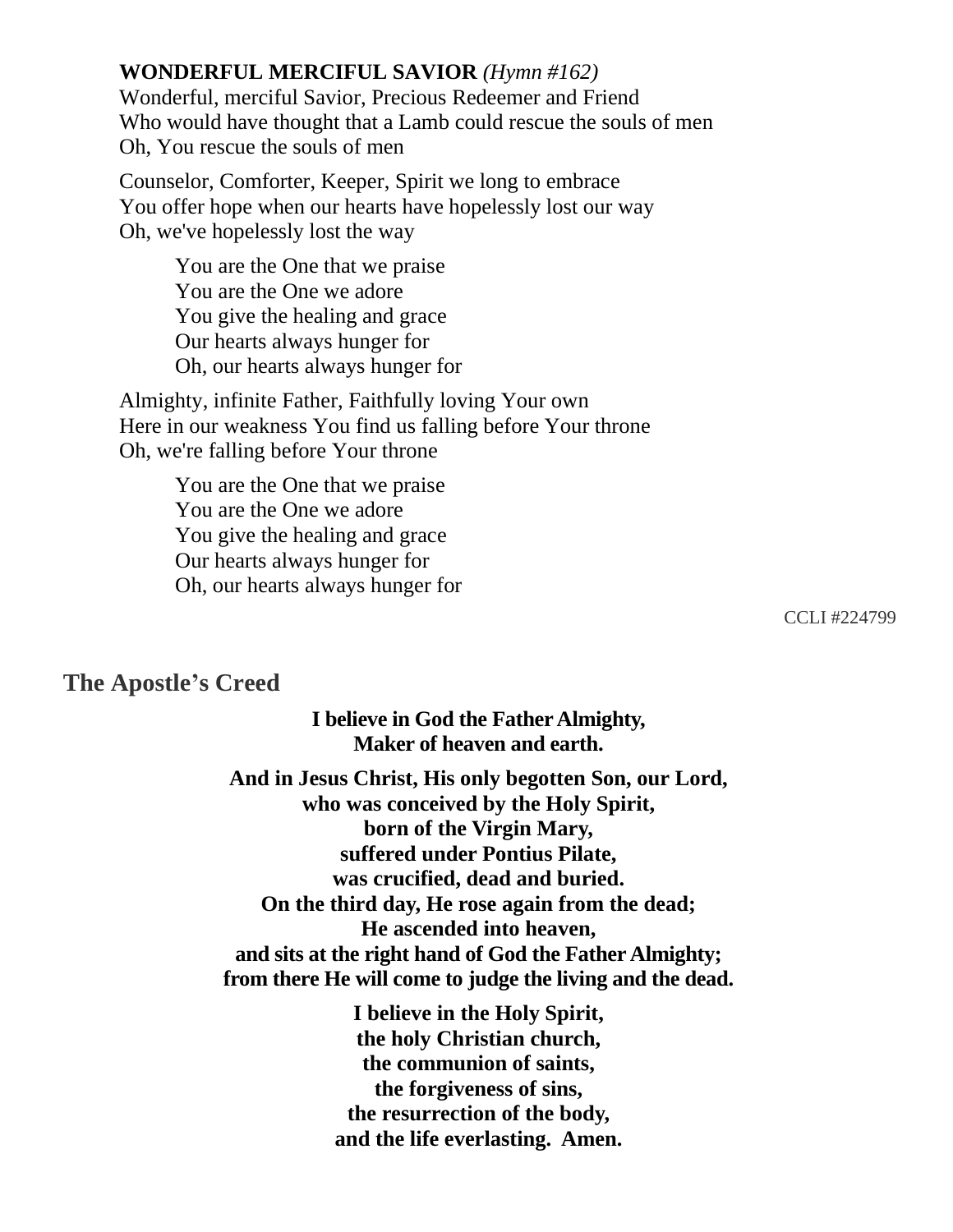**Special Music** *The Perfect Wisdom of Our God* 

The perfect wisdom of our God, Revealed in all the universe: All things created by His hand, And held together at His command. He knows the mysteries of the seas, The secrets of the stars are His; He guides the planets on their way, And turns the earth through another day.

The matchless wisdom of His ways…That mark the path of righteousness His word a lamp unto my feet, His Spirit teaching and guiding me And O the mystery of the cross, That God should suffer for the lost So that the fool might shame the wise, And all the glory might go to Christ!

O grant me wisdom from above, To pray for peace and cling to love, And teach me humbly to receive The sun and rain of Your sovereignty. Each strand of sorrow has a place Within this tapestry of grace; So through the trials I choose to say: Your perfect will in Your perfect way.

> Stuart Townend & Keith Getty © 2011 Thankyou Music & Getty Music / CCLI #224799

# **The Law for Confession** *The Ten Commandments (Exodus 20)*

"I am the LORD your God, who brought you out of the land of Egypt, out of the house of slavery.

- 1. You shall have no other gods before me.
- 2. You shall not make for yourself an idol.
- 3. You shall not take the name of the LORD your God in vain.
- 4. Remember the Sabbath day, to keep it holy.
- 5. Honor your father and your mother.
- 6. You shall not murder.
- 7. You shall not commit adultery.
- 8. You shall not steal.
- 9. You shall not bear false witness against your neighbor.
- 10. You shall not covet anything that belongs to your neighbor.

### **Prayer of Confession** *Psalm 51:10-12*

**Create in me a clean heart, O God, and renew a rightspirit within me. Cast me not away from your presence, and take not your Holy Spirit from me. Restore to me the joy of your salvation, and uphold me with a willing spirit.**

# **The Assurance of Pardon** *From 1 Timothy 1:15*

The saying is trustworthy and deserving of full acceptance, that Christ Jesus came into the world to save sinners, of whom I am the foremost.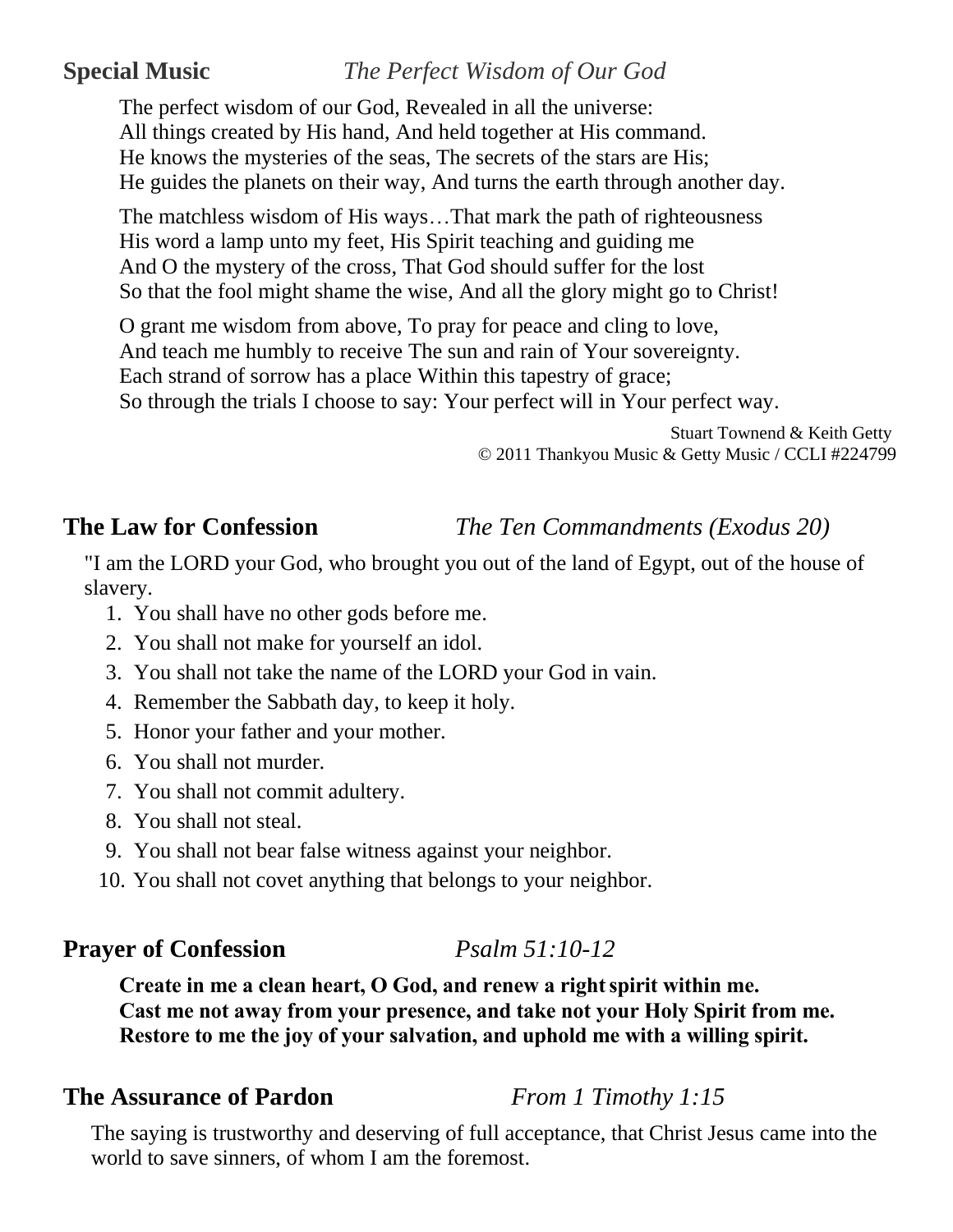# **Song of Reflection**

### **I MUST TELL JESUS** *(Hymn #424)*

1. I must tell Jesus all of my trials; I cannot bear these burdens alone; In my distress He kindly will help me; He ever loves and cares for His own.

#### *Refrain :*

I must tell Jesus! I must tell Jesus! I cannot bear my burdens alone; I must tell Jesus! I must tell Jesus ! Jesus can help me, Jesus alone.

- 2. I must tell Jesus all of my troubles; He is a kind, compassionate friend. If I but ask Him, He will deliver, Make of my troubles quickly an end.
- 3. Tempted and tried, I need a great Savior, One who can help my burdens to bear. I must tell Jesus, I must tell Jesus ; He all my cares and sorrows will share.
- 4. O how the world to evil allures me! O how my heart is tempted to sin! I must tell Jesus, and He will help me Over the world the victory to win.

CCLI #224799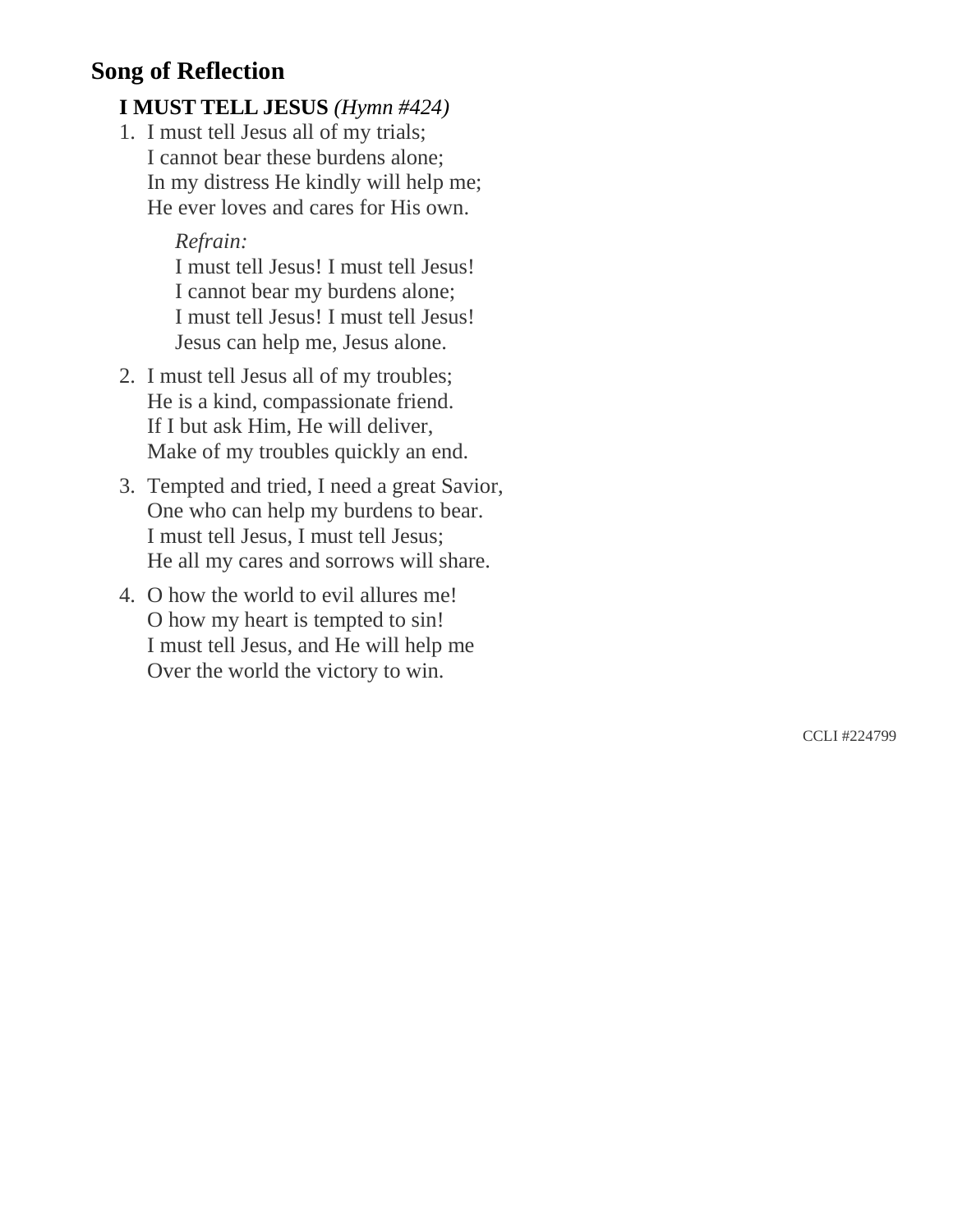# **Scripture Readings**

# **ROMANS 3:19-26**

**<sup>19</sup>** Now we know that whatever the law says it speaks to those who are under the law, so that every mouth may be stopped, and the whole world may be held accountable to God. <sup>20</sup> For by works of the law no human being will be justified in his sight, since through the law comes knowledge of sin.

**<sup>21</sup>**But now the righteousness of God has been manifested apart from the law, although the Law and the Prophets bear witness to  $i = \frac{22}{3}$  the righteousness of God through faith in Jesus Christ for all who believe. For there is no distinction: **<sup>23</sup>** for all have sinned and fall short of the glory of God, **<sup>24</sup>** and are justified by his grace as a gift, through the redemption that is in Christ Jesus, **<sup>25</sup>** whom God put forward as a propitiation by his blood, to be received by faith. This was to show God's righteousness, because in his divine forbearance he had passed over former sins. **<sup>26</sup>** It was to show his righteousness at the present time, so that he might be just and the justifier of the one who has faith in Jesus.

# **HEBREWS 7:11-19**

**<sup>11</sup>** Now if perfection had been attainable through the Levitical priesthood (for under it the people received the law), what further need would there have been for another priest to arise after the order of Melchizedek, rather than one named after the order of Aaron? **<sup>12</sup>** For when there is a change in the priesthood, there is necessarily a change in the law as well. **<sup>13</sup>** For the one of whom these things are spoken belonged to another tribe, from which no one has ever served at the altar. **<sup>14</sup>** For it is evident that our Lord was descended from Judah, and in connection with that tribe Moses said nothing about priests.

**<sup>15</sup>** This becomes even more evident when another priest arises in the likeness of Melchizedek, <sup>16</sup> who has become a priest, not on the basis of a legal requirement concerning bodily descent, but by the power of an indestructible life. **<sup>17</sup>** For it is witnessed of him,

"You are a priest forever,

after the order of Melchizedek."

**<sup>18</sup>** For on the one hand, a former commandment is set aside because of its weakness and uselessness **<sup>19</sup>** (for the law made nothing perfect); but on the other hand, a better hope is introduced, through which we draw near to God.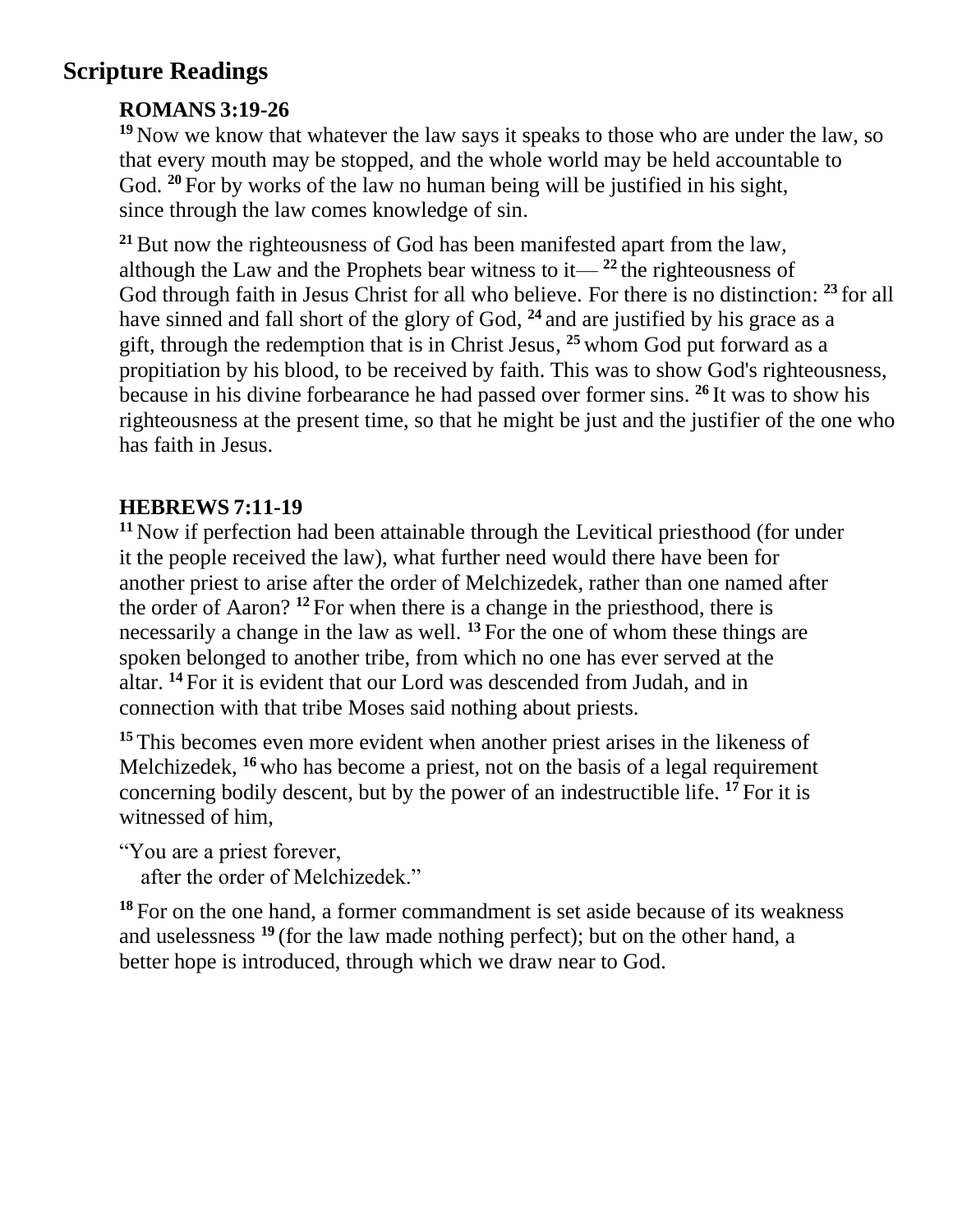# **Sermon** "A Better Hope"

I. AT ONE TIME – WE HAD NO HOPE (Ephesians 2:1-3)

We were all  $D$  in  $S$  and  $C$  and  $C$  and  $W$ 

#### II. AND THEN, GOD GAVE ISRAEL SOME HOPE IN HIS LAW

A. The Light of the Law for Israel (Psalm 19:7-11)

• Revealing to them His C\_\_\_\_\_\_\_\_\_\_\_\_\_\_\_\_ and C\_\_\_\_\_\_\_\_\_\_\_\_\_\_\_\_\_\_\_

B. The Hope of the Law for Israel (Romans 3:19-26)

- Not from their O\_\_\_\_\_\_\_\_\_\_\_\_\_\_\_\_ to the Law
- Only from God's P\_\_\_\_\_\_\_\_\_\_ in the Law

#### III.BUT NOW, THE WORLD HAS A BETTER HOPE (Hebrews 7:11-19)

A. The Weakness & Uselessness of the Law

- P\_\_\_\_\_\_\_\_\_\_\_\_\_\_\_\_\_ is Unattainable because the P\_\_\_\_\_\_\_\_\_\_\_\_\_\_\_ is Flawed
- These Sons of Aaron were M<sub>n</sub>, S<sub>n</sub> and E<sub>Men</sub> Men
- B. God has Given us the Better Way through His Son (Hebrews 4-7)
	- He is Our E\_\_\_\_\_\_\_\_\_, P\_\_\_\_\_\_\_\_\_\_\_\_ and G\_\_\_\_\_\_\_\_\_\_ High Priest
	- Through Him, we can D\_\_\_\_\_\_\_\_\_\_ N\_\_\_\_\_\_\_ to God!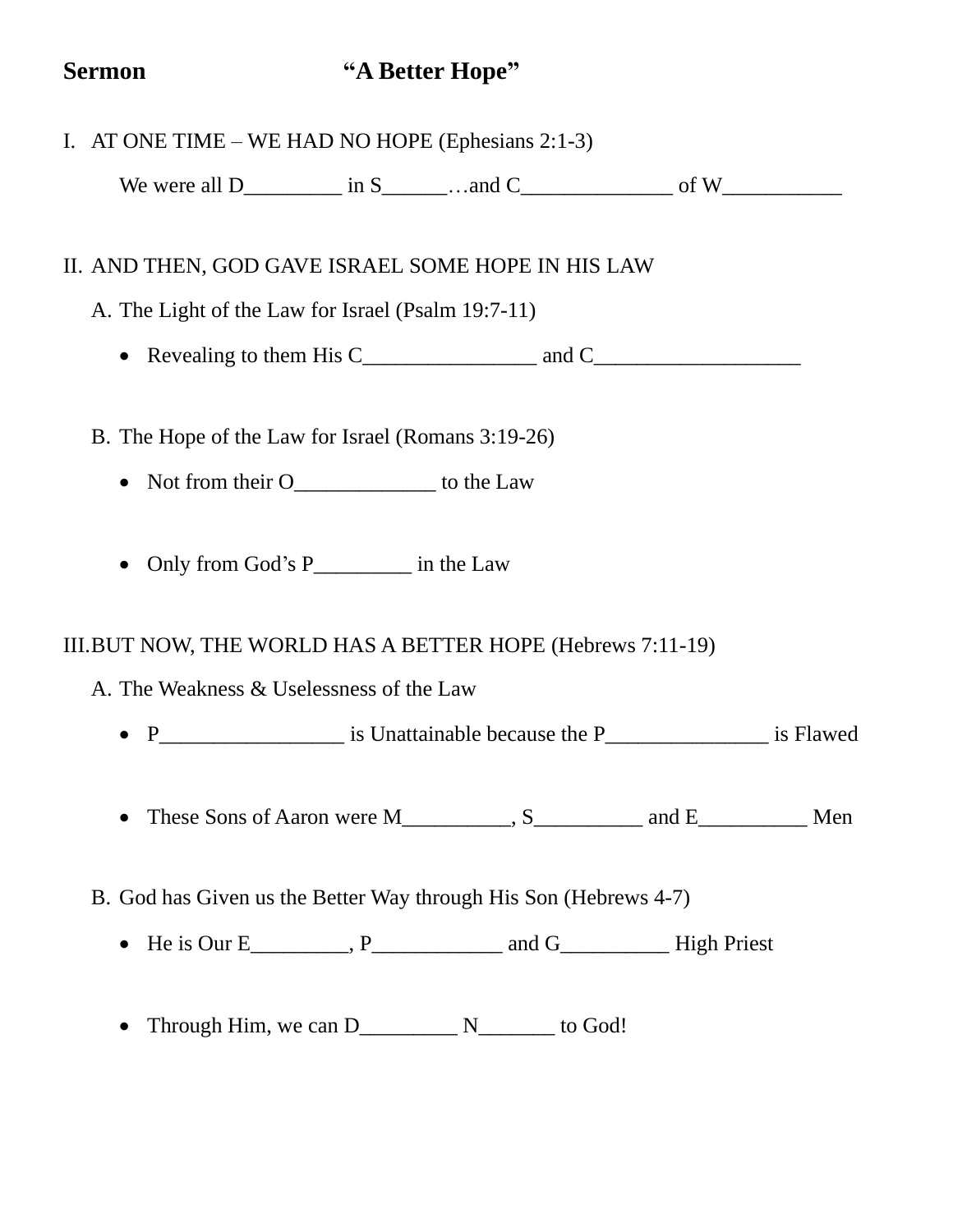# **Hymn of Response**

### **MY FAITH HAS FOUND ARESTING PLACE** *(Hymn #454)*

1. My faith has found a resting place, Not in device nor creed; I trust the Ever-living One, His wounds for me shall plead.

> I need no other argument, I need no other plea; It is enough that Jesus died, And that He died for me.

- 2. Enough for me that Jesus saves, This ends my fear and doubt; A sinful soul I come to Him, He'll never cast me out.
- 3. My heart is leaning on the Word, The written Word of God, Salvation by my Savior's name, Salvation through His blood.
- 4. My great Physician heals the sick, The lost He came to save; For me His precious blood He shed, For me His life He gave.

CCLI #224799

# **Prayers of the Church**

# **The Lord's Prayer**

**Our Father, who art in heaven, Hallowed be Thy name. Thy kingdom come. Thy will be done on earth as it is in heaven.**

**Give us this day our daily bread, And forgive us our debts as we forgive our debtors. And lead us not into temptation, but deliver us from evil. For Thine is the kingdom and the power and the glory forever. Amen.**